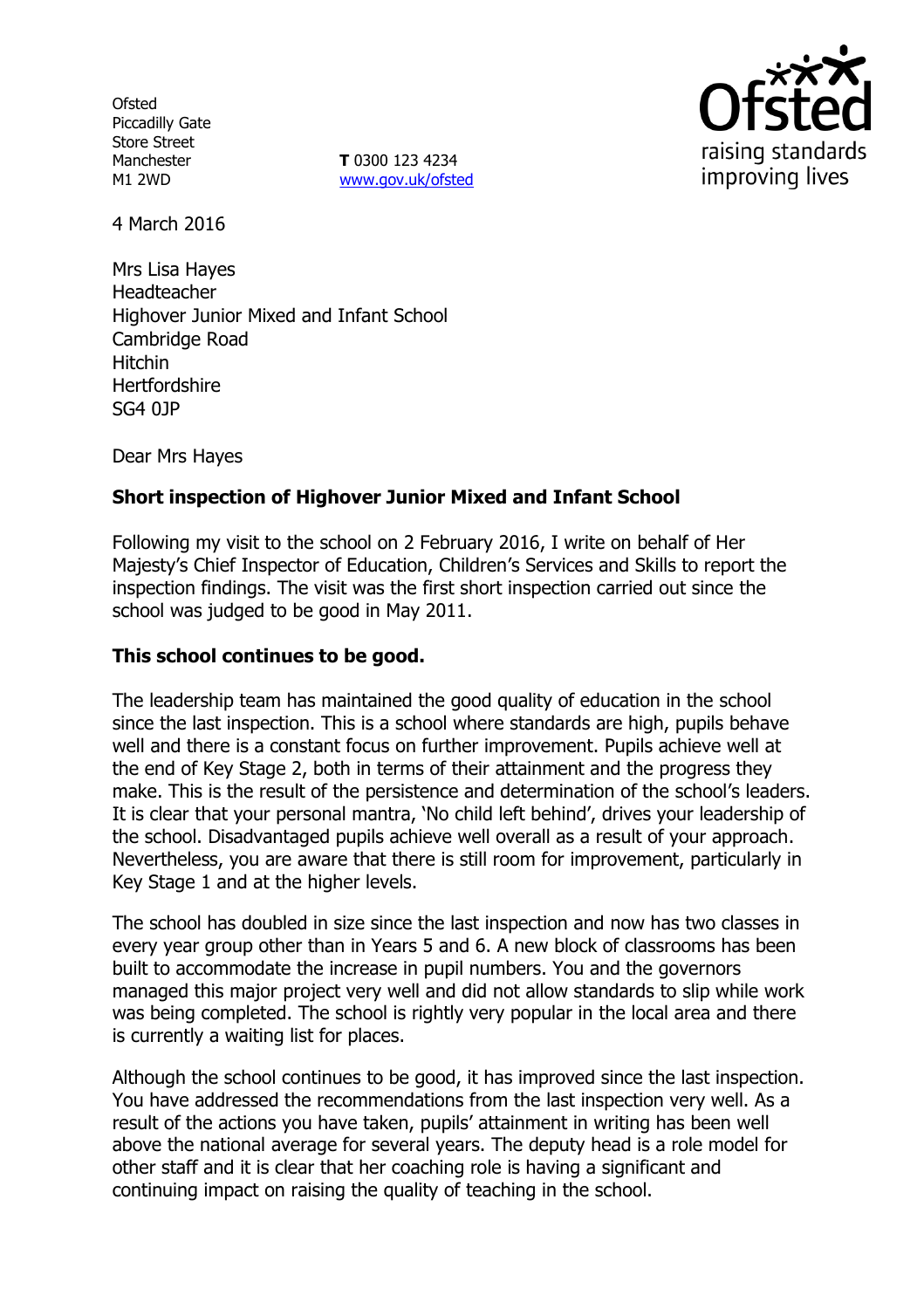

Pupils enjoy coming to school. They talk confidently about their 'interesting lessons' and the wide variety of experiences that are provided for them, such as learning to dance the samba during multicultural week. Relationships are very strong in the school and pupils comment that 'The teachers are really nice.'

### **Safeguarding is effective.**

You and the school's governors have now ensured that safeguarding is effective and that statutory requirements are met. However, until very recently, safer recruitment practices were not robust enough. The school's approach to employing midday supervisory staff was insufficiently robust and did not reflect the rigour applied to the recruitment of teachers. You are very well aware of the seriousness of this issue. You took immediate and appropriate action, and the issue has now been rectified.

The school's single central record meets statutory requirements. You and other school leaders have a good level of knowledge and understanding of current safeguarding policy. You take your responsibilities for keeping children safe seriously and are not afraid to take prompt and decisive action when necessary. Records are thorough and are kept securely.

Pupils describe Highover as a 'very, very safe' school and parents agree. Pupils say that bullying is rare and they have confidence in staff to deal with any issues that may arise from time to time. Pupils have been taught to tell an adult if they are ever worried about anything and have also been introduced to 'Childline' as another source of help.

#### **Inspection findings**

- You provide strong and highly effective leadership. You are deeply committed to providing pupils with the best possible quality of education. Your influence pervades the school and your personal contribution to the school's success is clear. You are ably supported by a very capable deputy headteacher and you complement one another well. You have very sensibly ensured that your deputy's main role is to use her strengths as a teacher to coach and mentor other teachers in the school. It is clear that this approach is paying dividends and the good quality of teaching in the school is continuing to rise.
- Leadership at Highover is very strong overall. The progress pupils make is monitored thoroughly and carefully, and swift action is taken to provide appropriate additional support when needed. The school's governors know the school well and have a clear understanding of its strengths and weaknesses. Governors sensibly use evidence from external sources, such as visits from the local authority's adviser, to double-check the information you give them. They understand that their role is to challenge as well as support you and they achieve this balance well.
- Self-evaluation is thorough but it is too descriptive. The self-evaluation summary lists the school's very many strengths but does not act as a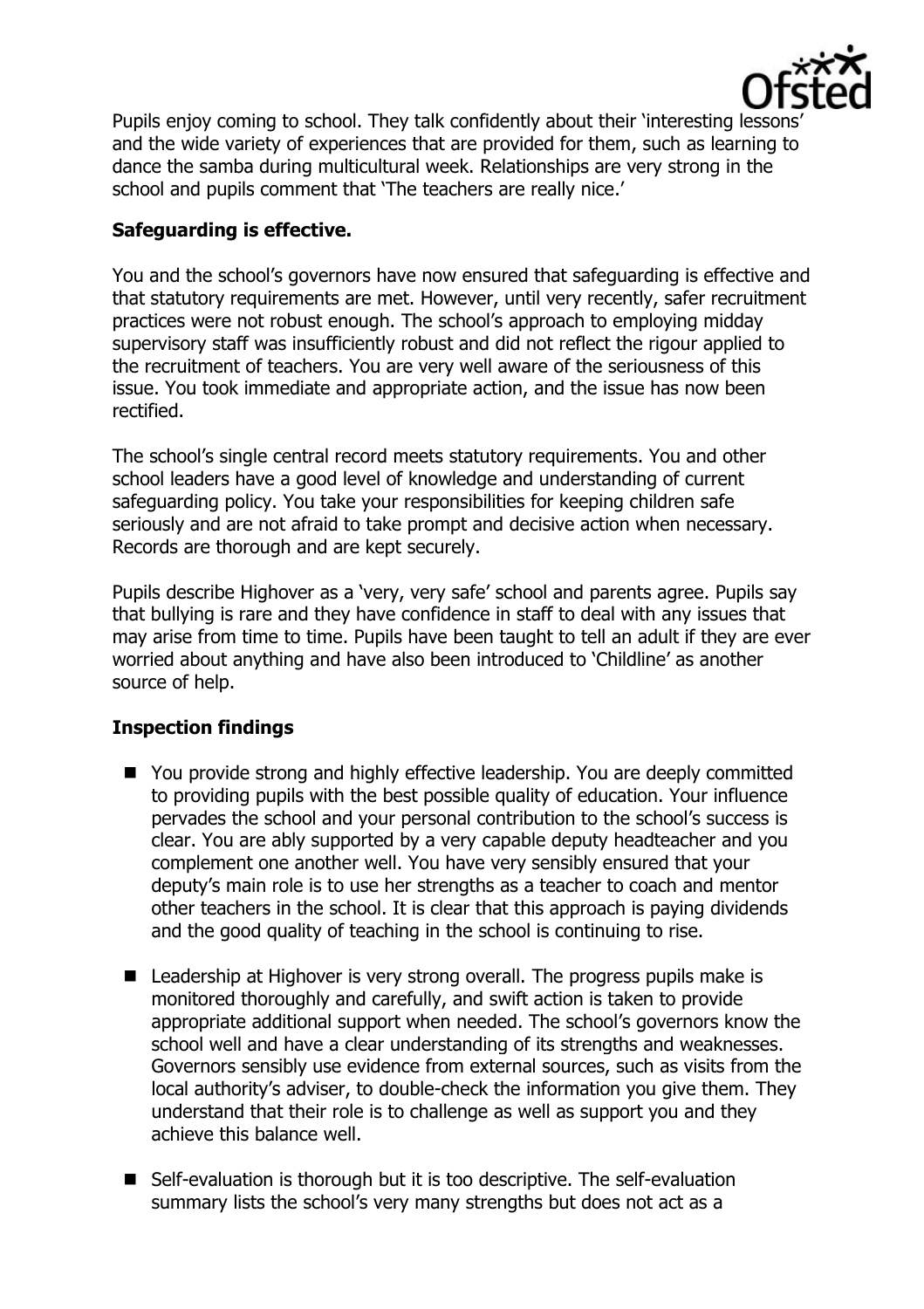

diagnostic tool in terms of identifying its weaknesses. A more analytical approach is needed in order to sharpen the evaluation of both the school's strengths and its weaknesses.

- The school cannot be judged to be outstanding at this time because its leaders and governors 'took their eye off the ball' with regard to the employment of midday supervisory staff. Although there is no suggestion that pupils were put at risk, the school's leaders did not ensure that the same rigorous approach to seeking references was applied to midday supervisory staff as to other staff in the school. Safer recruitment processes were not monitored stringently enough.
- **Pupils achieve very well at Highover because they are taught well and** expectations are high. Children make a very good start in early years and the proportion who reach a good level of development by the end of the Reception Year is above the national average. This good progress continues into Year 1 and the proportion of pupils who reach the expected level in the phonics screening check at the end of the year is consistently above the national average. For four of the last five years attainment at the end of both Key Stage 1 and Key Stage 2 has been well above the national average.
- Results fell at the end of Key Stage 2 in 2015 although attainment remained above the national average. You and the school's leaders are fully aware of the reasons for this fall and it is clear that this is reflective of the cohort rather than of a drop in standards. The work in current pupils' exercise books is of a good quality and demonstrates the good progress pupils are making, reflecting teachers' consistently high expectations of them.
- Disadvantaged pupils achieve very well at Highover and catch up with other pupils by the time they leave the school. You and other school leaders monitor the progress of all pupils very closely and put appropriate support in place when you identify that pupils need additional help. Disadvantaged pupils do not yet attain as highly as others in the early years and Key Stage 1, and fewer reach the higher levels at the end of Key Stage 2 than others in the school. Disadvantaged pupils are targeted for additional support on a daily basis but you are aware that more work is needed to challenge the most-able pupils in this group.
- Pupils attend school regularly and on time. Attendance is high because the school rightly takes a very firm approach to absence. You and other leaders involve yourselves directly in tackling absence, firmly and immediately. It is clear that this approach has a very strong impact on improving the attendance of individual pupils and groups of pupils.